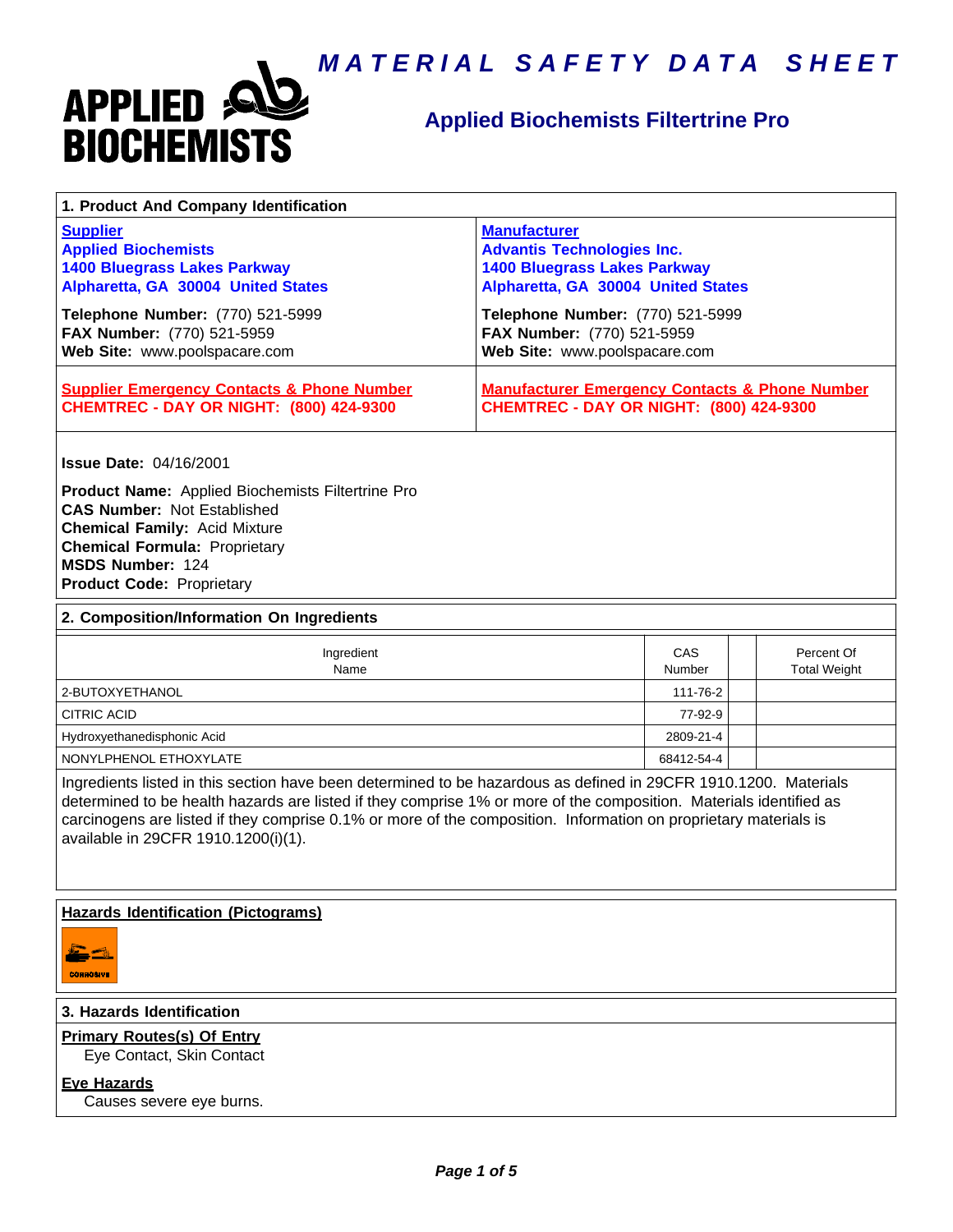## **Applied Biochemists Filtertrine Pro**

### **3. Hazards Identification - Continued**

#### **Skin Hazards**

Causes severe skin burns.

#### **Ingestion Hazards**

Corrosive to living tissue.

#### **Inhalation Hazards**

May cause severe allergic respiratory reaction.

#### **Signs And Symptoms**

Irritation of Eyes, Skin and Respiratory Passages

### **First Aid (Pictograms)**



### **4. First Aid Measures**

#### **Eye**

In case of contact, hold eyelids apart and immediately flush eyes with plenty of water for at least 15 minutes.Call a physician or a poison control center immediately.

### **Skin**

Rinse the affected area with tepid water for at least 15 minutes.Get medical attention immediately if irritation (redness, rash, blistering) develops and persists.

#### **Ingestion**

DO NOT INDUCE VOMITING. Drink large amounts of water. Contact a physician or poison control.

#### **Inhalation**

If inhaled, remove to fresh air. If breathing is difficult, give oxygen. Call a physician or a poison control center immediately.

#### **Fire Fighting (Pictograms)**



#### **5. Fire Fighting Measures**

**Flash Point:** N/A°F

#### **Extinguishing Media**

Use the appropriate extinguishing media for the surrounding fire.

#### **Fire Fighting Instructions**

Water can be used to cool and protect exposed material. Firefighters should wear self-contained breathing apparatus and full protective gear.

Materials may react with some metals to liberate flammable hydrogen gas

#### **6.Accidental ReleaseMeasures**

Neutralize spill area with soda ash or lime. Flood with water. Use appropriate containers to avoid environmental contamination. Use appropriate personal protective equipment (PPE).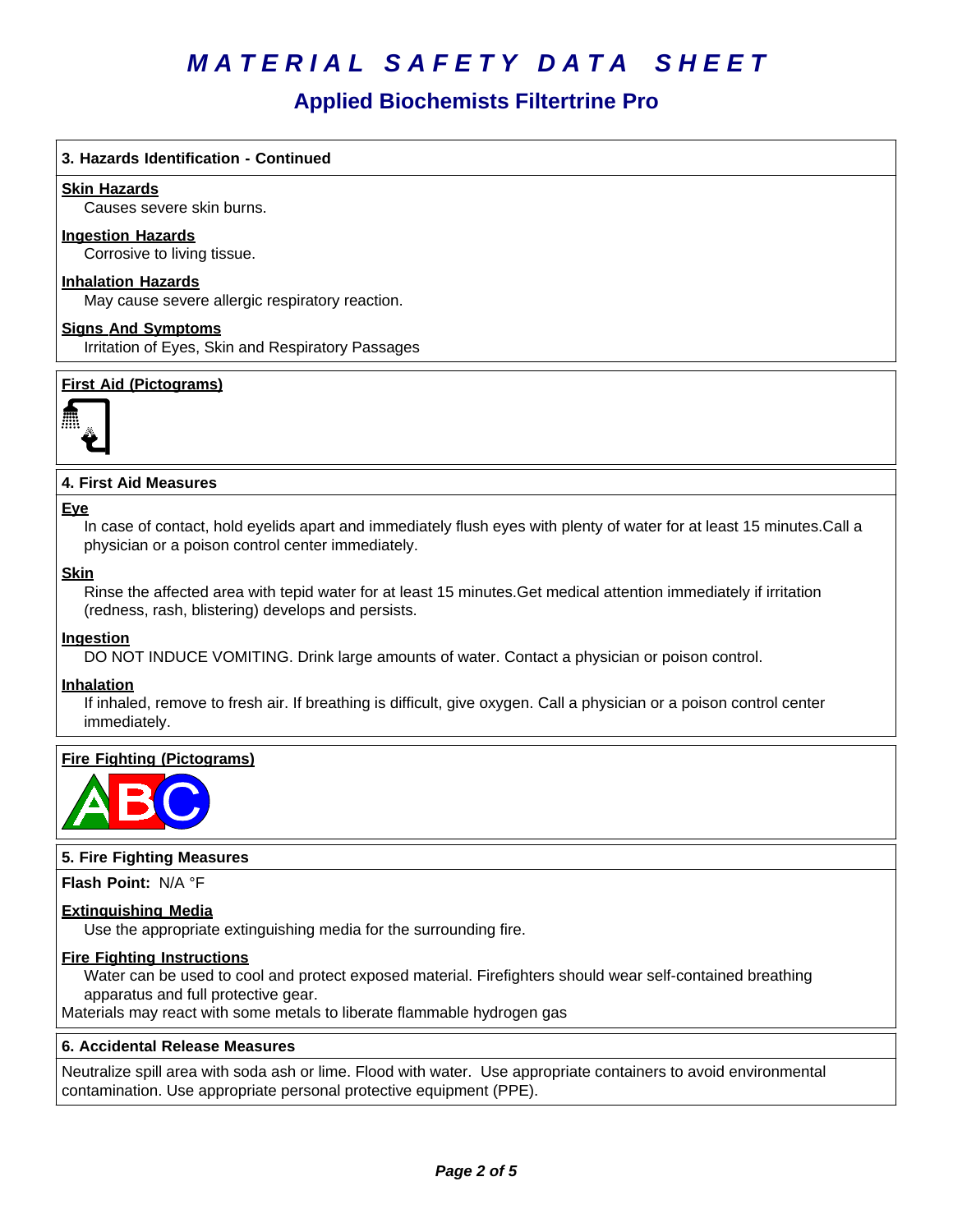## **Applied Biochemists Filtertrine Pro**

### **7. Handling And Storage**

### **Handling And Storage Precautions**

Store this material away from aluminum and strong oxidizing materials. Keep out of reach of children. Do not store with alkalis.

## **Handling Precautions**

Avoid contact with eyes. Avoid contact with skin and clothing. Wash thoroughly after handling.

#### **Work/Hygienic Practices**

Use safe chemical handling procedures suitable for the hazards presended by this material.

#### **Protective Clothing (Pictograms)**



#### **8. Exposure Controls/Personal Protection**

#### **Engineering Controls**

Local exhaust acceptable. Special exhaust not required

#### **Eye/Face Protection**

Safety glasses with side shields or goggles recommended.

#### **Skin Protection**

Chemical-resistant gloves.

#### **Respiratory Protection**

None normally required.

#### **Ingredient(s) - Exposure Limits**

2-BUTOXYETHANOL ACGIH TLV-TWA 20 ppm (Skin) OSHA PEL-TWA 50 ppm (Skin)

## **9. Physical And Chemical Properties**

#### **Appearance**

Pale yellow liquid

#### **Odor**

Mild

**Chemical Type:** Mixture **Physical State:** Liquid **Melting Point:** n/a°F **Boiling Point:** 212°F **Specific Gravity:** 1.0-1.2 **Percent Volitales:** 12 **Packing Density:** NOT DETERMINED **Vapor Pressure:** NOT DETERMINED **Vapor Density:** >1 **pH Factor:** 0-2 **Solubility: miscible Viscosity: NOT DETERMINED Evaporation Rate:** <1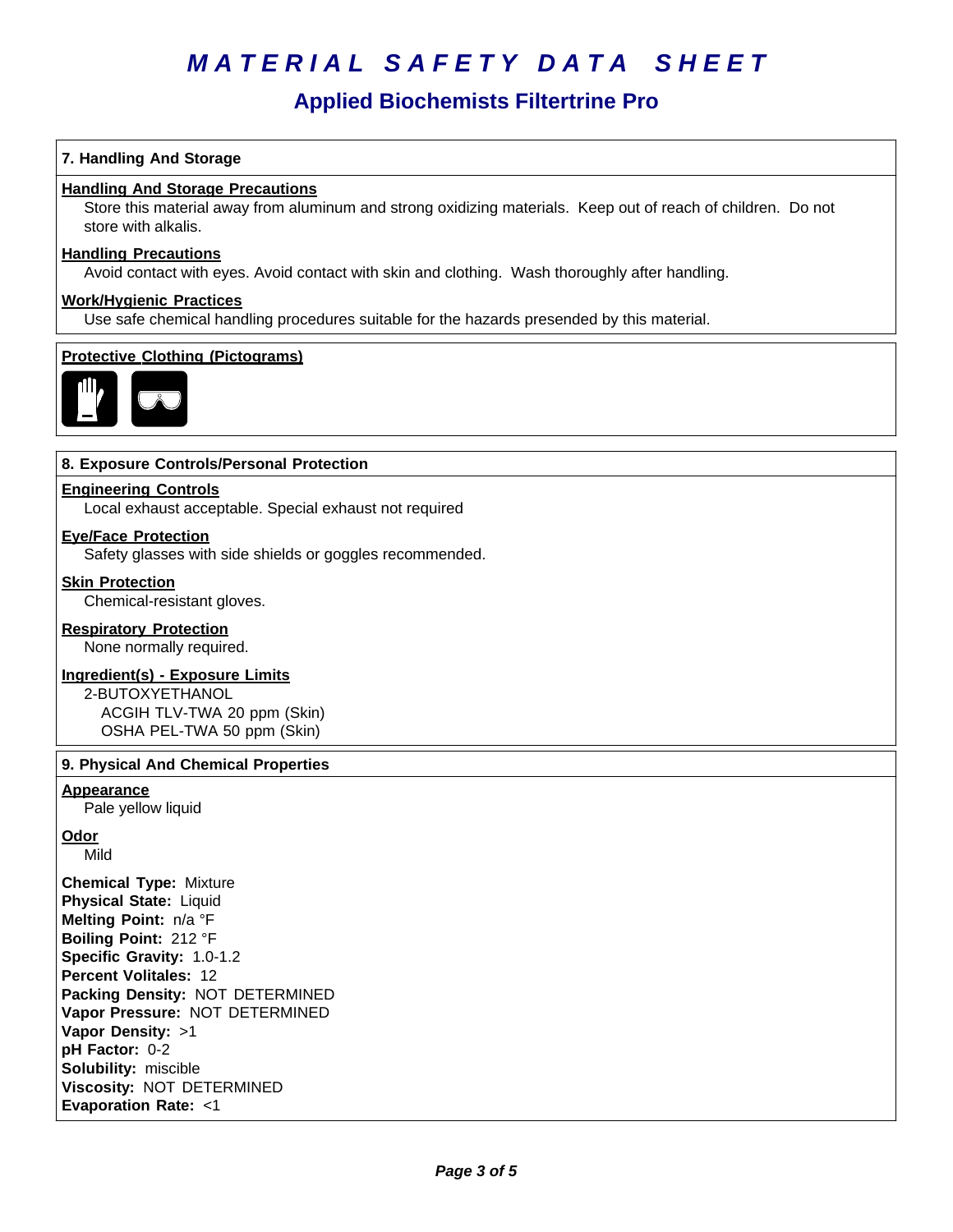# **Applied Biochemists Filtertrine Pro**

| 10. Stability And Reactivity                                                                                                                                                                                                                                   |
|----------------------------------------------------------------------------------------------------------------------------------------------------------------------------------------------------------------------------------------------------------------|
| <b>Stability: Stable</b><br>Hazardous Polymerization: Will not occur                                                                                                                                                                                           |
| <b>Conditions To Avoid (Stability)</b>                                                                                                                                                                                                                         |
| Excessive heat                                                                                                                                                                                                                                                 |
| <b>Incompatible Materials</b><br>Acids Oxidizing materials and aluminum                                                                                                                                                                                        |
| <b>Hazardous Decomposition Products</b>                                                                                                                                                                                                                        |
| CO2, CO, ammonia, and oxides of nitrogen                                                                                                                                                                                                                       |
| 11. Toxicological Information                                                                                                                                                                                                                                  |
| <b>Chronic/Carcinogenicity</b><br>This material may contain trace amounts of materials (ethylene Oxide, 1,4-Dioxane, and/or Trisodium Salt of<br>Nitrilotriacetic Acid), that have been identified by the state of california to cause cancer or birth defects |
|                                                                                                                                                                                                                                                                |
| 12. Ecological Information                                                                                                                                                                                                                                     |
| No Data Available                                                                                                                                                                                                                                              |
| 13. Disposal Considerations                                                                                                                                                                                                                                    |
| Refer to applicable federal, state, and local regulations prior to disposition of container and residual contents.                                                                                                                                             |
| 14. Transport Information                                                                                                                                                                                                                                      |
| <b>Proper Shipping Name</b><br>CORROSIVE LIQUID, acidic, inorganic, N.O.S. (contains1- hydroxyethane, 1-1diphosphonic acid))                                                                                                                                   |
| <b>Hazard Class</b><br>8, PGII (<1L Consumer Commodity ORM-D)                                                                                                                                                                                                  |
| <b>DOT Identification Number</b><br><b>UN3265</b>                                                                                                                                                                                                              |
| <b>DOT (Pictograms)</b>                                                                                                                                                                                                                                        |
|                                                                                                                                                                                                                                                                |
| 15. Regulatory Information                                                                                                                                                                                                                                     |
| Ingredient(s) - U.S. Regulatory Information                                                                                                                                                                                                                    |
| 2-BUTOXYETHANOL<br>SARA Title III - Section 313 Form "R"/TRI Reportable Chemical                                                                                                                                                                               |
| SARA - Acute Health Hazard                                                                                                                                                                                                                                     |
| <b>SARA - Chronic Health Hazard</b>                                                                                                                                                                                                                            |
| SARA - Fire Hazard                                                                                                                                                                                                                                             |
| <b>State Regulations</b>                                                                                                                                                                                                                                       |

California Proposition 65: This product had been reviewed for Prop 65 components and the following applies: Warning: This product may contain substance(s) which are known to the State of California to cause cancer or reproductive harm. (Contents may contain trace levels of (<10 ppm) of ethylene oxide, 1,4-Dioxane and/or Trisodium Salt of Nitrilotriacetic acid).